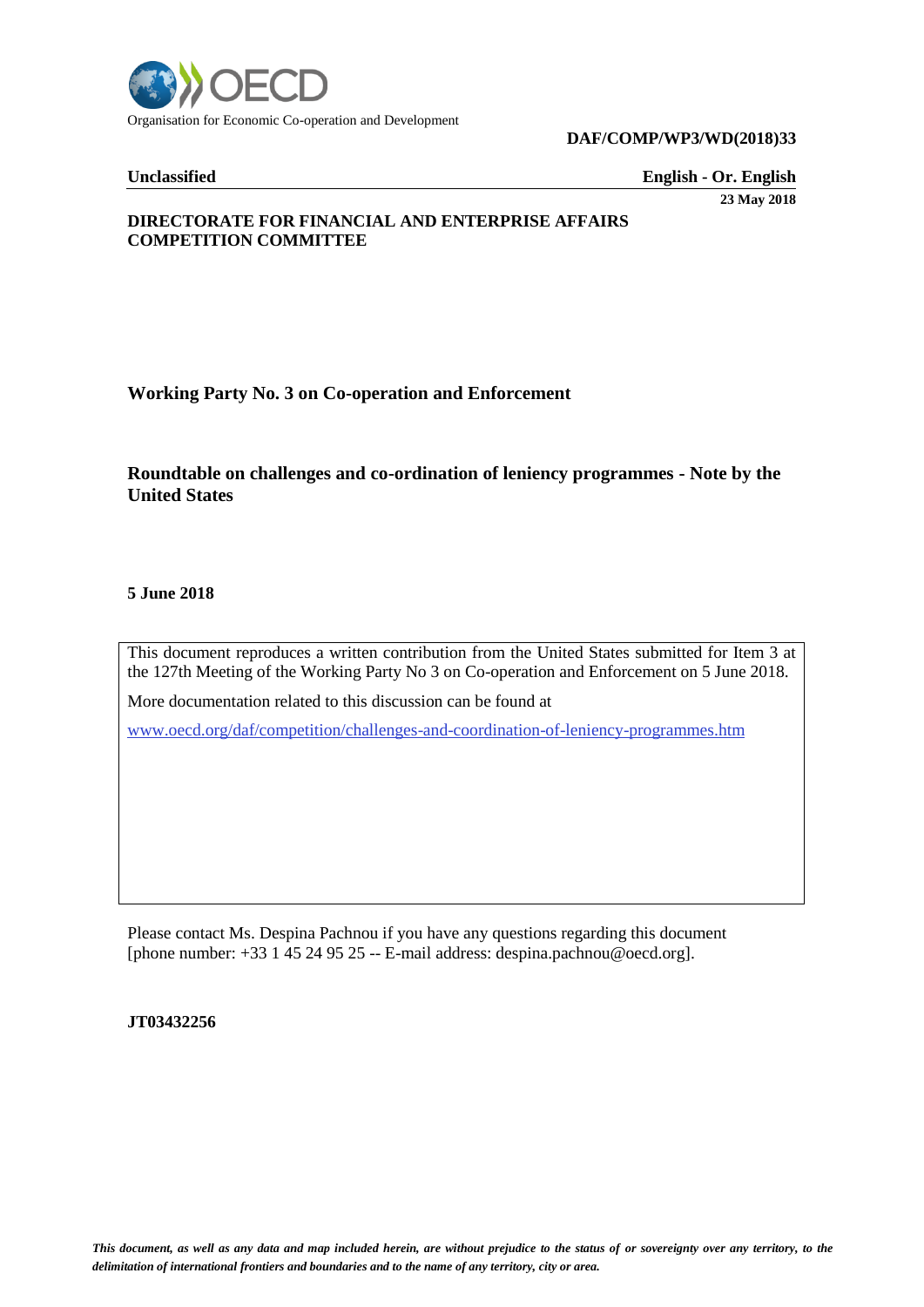# *United States*

# **1. Introduction**

1. The United States Department of Justice, Antitrust Division ("Antitrust Division") created the core concept of exchanging leniency for cooperation against other cartel members, and then revised and honed its leniency policy to exponentially increase the policy's effectiveness in cracking the world's largest cartels. Widely adopted around the world, leniency policies have transformed the way competition enforcers detect, investigate and prosecute cartels. The smoke-filled walls of restaurants and hotel rooms where executives reached secretive price-fixing agreements were previously impenetrable to competition enforcers, and many such agreements undoubtedly went undetected for decades. Leniency changed that, and while smoke-filled rooms may have given way to virtual meetings and email, leniency policies continue to be effective in uncovering even the most sophisticated cartels. $<sup>1</sup>$ </sup>

# **2. Implementation of Corporate Leniency in the United States**

2. The first version of the United States' Corporate Leniency Policy dates back to 1978. That original policy relied on the core concept of providing a complete pass from prosecution in exchange for self-reporting and cooperation against other cartel members in an effort to detect secretive cartels, but failed to provide the incentives necessary to incite self-reporting of large-scale hard core cartel conduct. For this reason, the original U.S. Corporate Leniency Policy was rarely utilized. The Antitrust Division, on average, received only about one leniency application per year under the original policy, and the policy did not result in the detection of even one international or large domestic cartel. In August 1993, the Antitrust Division revised its Corporate Leniency Policy to make the program more transparent and increase incentives for corporate cartel participants to come forward and cooperate. Three major revisions were made to the policy: (1) leniency became automatic for qualifying corporations if the Division had no pre-existing investigation; (2) under certain circumstances, leniency was still available even if cooperation began after an investigation was underway; and (3) all officers, directors and employees who came forward with the corporation to cooperate were protected from criminal prosecution.

3. The 1993 revisions provided unprecedented incentives for corporations to selfreport cartel violations, and remain the core of the Antitrust Division's leniency program. These incentives were later increased to include a reduction in civil damages liability in the United States. The changes produced the desired results. The leniency application rate jumped from one per year prior to 1993 to an average of one per month by 2003. By

 $\overline{a}$ 

<sup>&</sup>lt;sup>1</sup> For further reading, see the Department of Justice, Antitrust Division's Leniency Program policies, guidance documents, and public speeches *available at* [https://www.justice.gov/atr/](https://www.justice.gov/atr/%20leniency-program)  [leniency-program.](https://www.justice.gov/atr/%20leniency-program) *See also* Ann O'Brien, "Leadership of Leniency," *Anti-Cartel Enforcement in a Contemporary Age: Leniency Religion* (Caron Beaton-Wells and Christopher Tran eds., 2015).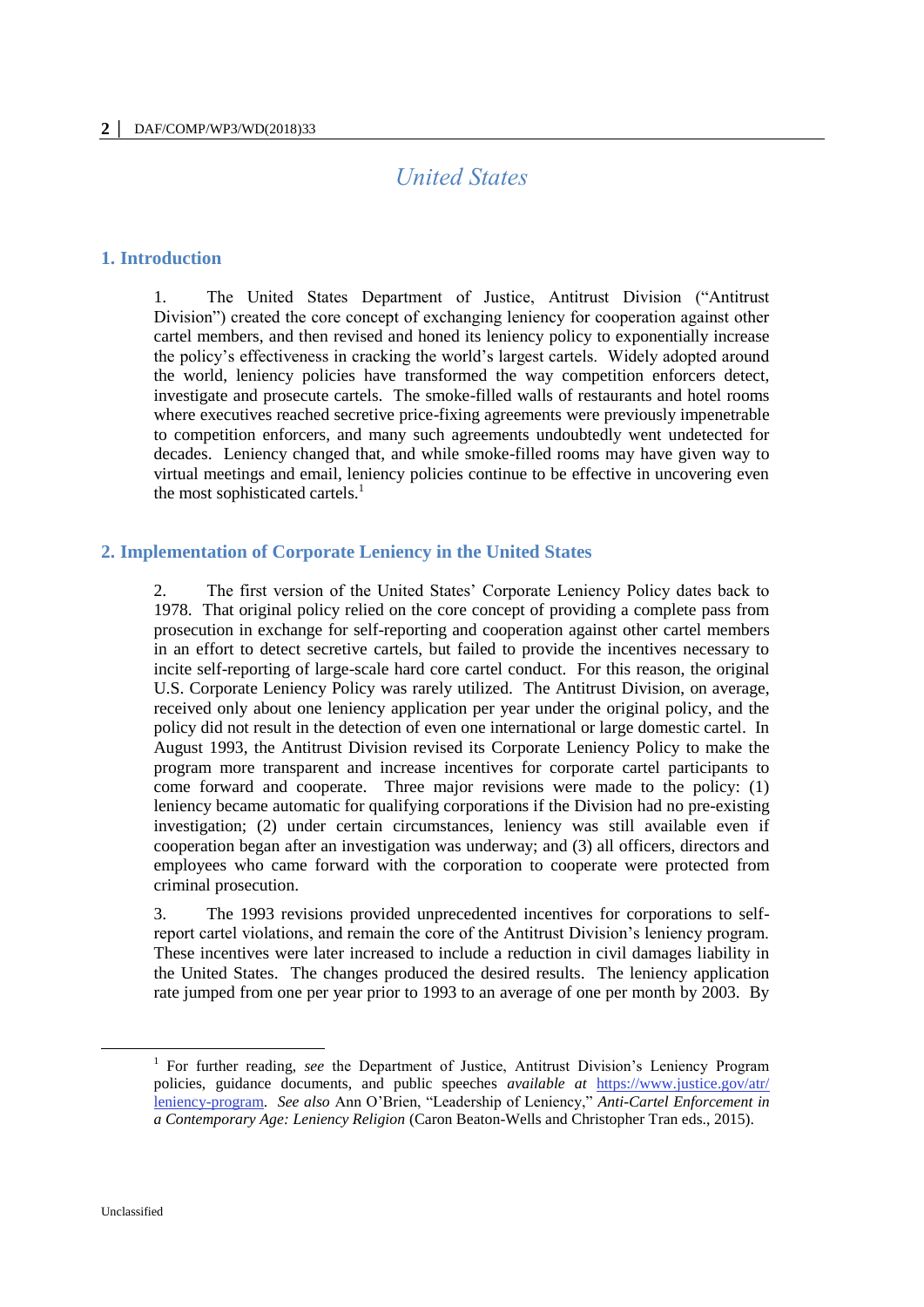2010, there was a nearly twenty-fold increase in the leniency application rate from the rate under the original policy.

# **3. Implementation Challenges and Lessons Learned**

4. One of the early challenges to the Antitrust Division's Corporate Leniency Policy was addressing the sceptics within the United States' law enforcement community. The concept of a formalized immunity policy was unique, and no such voluntary disclosure program existed within the U.S. Department of Justice. Giving up prosecution of the first corporation to turn on its conspirators was initially unsettling to many prosecutors. The prisoner's dilemma presented by the leniency policy results in keeping the first cartelist to self-report out of prison, and that bothered those who were dedicated to bringing all criminals to justice. However, the grant of leniency with no criminal conviction, fine or prison sentences for antitrust violations was necessary to induce cartel participants to turn on each other and self-report. Ultimately, the Antitrust Division obtained leniency buy-in by convincing prosecutors that leniency policies uncover highly secretive antitrust cartels that would otherwise go undetected and unabated. The discovery and termination of the cartel conduct through leniency policies not only ends cartels and the ensuing harm to consumers, but because cartels are by definition conspiracies that involve more than one participant, leniency policies also provide the valuable insider information necessary to successfully prosecute the remaining cartel participants. This in turn may lead to recovery of damages for victims from all members of the cartel.

5. After decades of enforcement, the Antitrust Division has learned that there are three key factors that incentivize leniency applications, and these same factors create an enforcement program that deters cartel activity:

- Severe sanctions;
- Heightened fear of detection; and
- Transparency/predictability in enforcement policies.

6. The issues of detection and deterrence are closely related because the foundational principles that apply to effectively preventing cartels are also at the core of implementing a successful leniency program for detecting cartel activity once it does occur.

#### **3.1. Sanctions**

 $\overline{a}$ 

7. In order to create deterrence, antitrust laws must provide the threat of stiff sanctions for those who participate in hard core cartel activity. With that in mind, over the last two decades, the Antitrust Division has obtained steadily increasing corporate fines and longer jail sentences for individuals. Criminal violations of the Sherman Act became a felony in 1974, with a maximum of three years' imprisonment. Fine levels were initially set at \$1 million for corporations and \$100,000 for individual defendants in 1974. Fines were increased gradually in 1984 and  $1990$ ,<sup>2</sup> with the 1984 modification

<sup>&</sup>lt;sup>2</sup> The maximum individual fine for criminal Sherman Act violations was increased to \$250,000 in 1984 through a combination of the Comprehensive Crime Control Act, Pub L No 98-473, 98 Stat 1976 (1984) and the Criminal Fine Enforcement Act, Pub L No 98-596, 98 Stat 3134 (1984),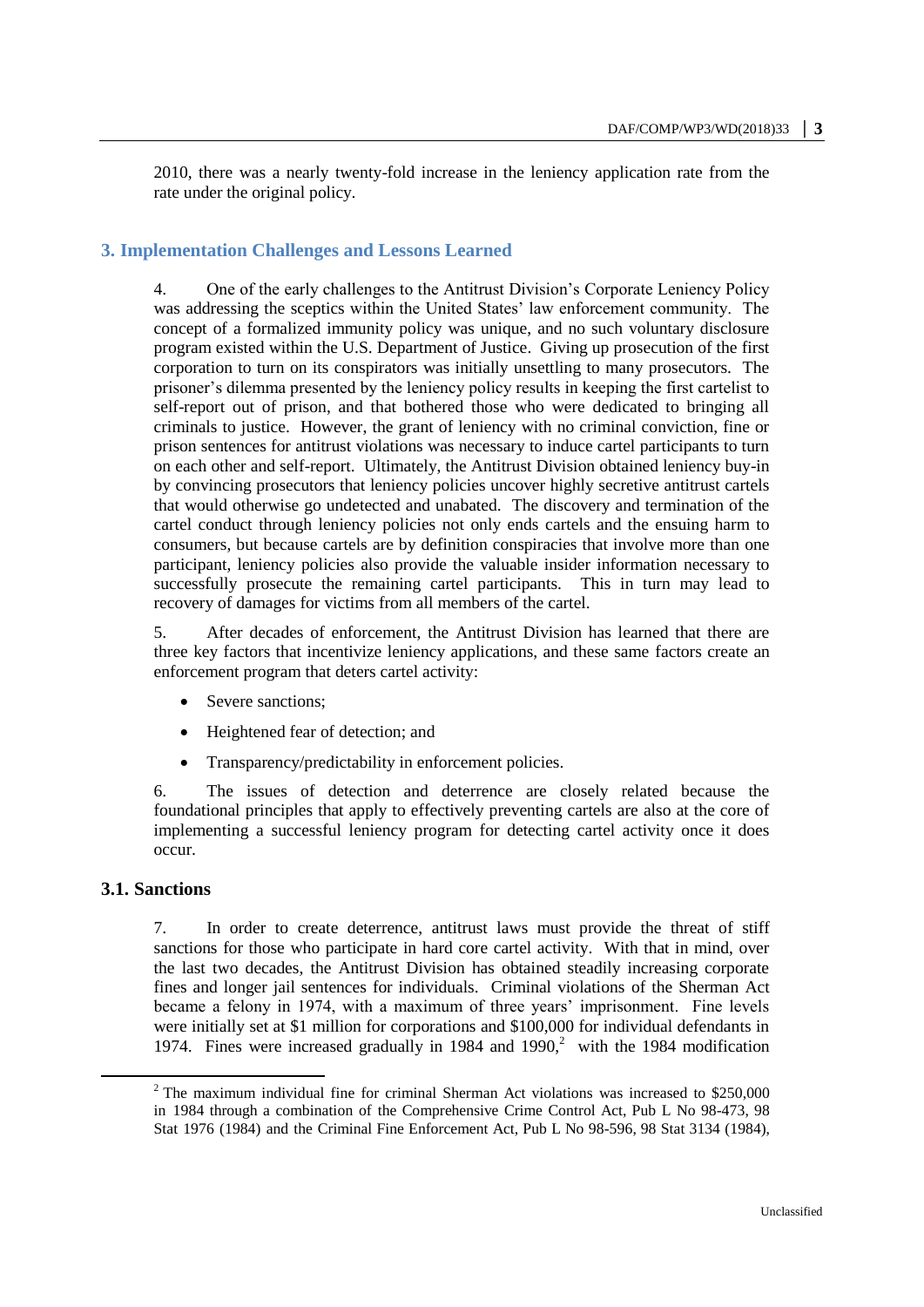#### **4 │** DAF/COMP/WP3/WD(2018)33

allowing for fines in excess of the statutory maximum – up to twice the gain derived by, or twice the loss caused by, the cartel – to be imposed pursuant to Title 18 of the United States Code Section 3571(d). In June 2004, recognizing the rising threat to U.S. businesses and consumers posed by cartels, Congress significantly raised the maximum penalties for criminal Sherman Act violations by increasing the statutory maximum corporate fine to \$100 million, the statutory maximum individual fine to \$1 million, and the maximum jail term to 10 years.<sup>3</sup> Since the late 1990s, the Antitrust Division has emphasized deterrence through individual accountability, and statistics demonstrate that individuals who violate U.S. antitrust laws are being sent to jail with increasing frequency and for longer periods of time.

#### **3.2. Risk of Detection**

8. The second prerequisite to building an effective leniency program is instilling a genuine fear of detection. Corporations must perceive a significant risk of detection by competition enforcers if they engage in cartel activity. If corporations perceive the risk of being caught by competition enforcers as very small, then stiff maximum penalties will not be sufficient to deter cartel activity. Likewise, if cartel members do not fear detection, they will not be inclined to report their wrongdoing to enforcers in exchange for leniency. Therefore, competition enforcers must cultivate an environment in which business executives perceive a significant risk of detection by competition enforcers if they either enter into, or continue to engage in, cartel activity. Effective leniency programs help create such an environment and destabilize cartels. The Antitrust Division's use of traditional criminal enforcement tools such as search warrants, subpoenas, consensual monitoring and wiretaps to crack cartels further instils a fear of detection in corporative executives.<sup>4</sup> If cartel members have a significant fear of detection, and the consequences of getting caught are severe, then the rewards of selfreporting become too important for a corporation to risk losing the race for leniency to another cartel member, or perhaps to its own employee if individual leniency is available. The dynamic creates a race to be the first to the prosecutor's office.

# **3.3. Transparency/predictability**

9. Competition enforcers must provide transparency, to the greatest extent possible, throughout the anti-cartel enforcement program, including in leniency programs, so that prospective cooperating parties can predict with a high degree of certainty their treatment following cooperation. The Antitrust Division's original 1978 leniency program lacked transparency and predictability and retained considerable prosecutorial discretion, leading to a low number of applications. For a number of reasons, it was difficult for

-

and the maximum corporate fine remained \$1 million. In 1990, the Sherman Act was amended to raise the statutory maximum fines to \$10 million for corporations and \$350,000 for individuals. *See* Antitrust Amendments Act, Pub L No 101-588, 104 Stat 2880 (1990).

<sup>&</sup>lt;sup>3</sup> See Antitrust Criminal Penalty Enhancement and Reform Act, Pub L No 108-237, § 215, 118 Stat 661, 668 (2004).

<sup>4</sup> For a full discussion of the investigative tools used in U.S. cartel investigations, *see* Gregory Werden, Scott Hammond, and Belinda Barnett , "Deterrence and Detection of Cartels: Using All the Tools and Sanctions" (The 26th Annual National Institute on White Collar Crime, Miami, March 1, 2012), *available at* www.justice.gov/atr/public/speeches/283738.pdf.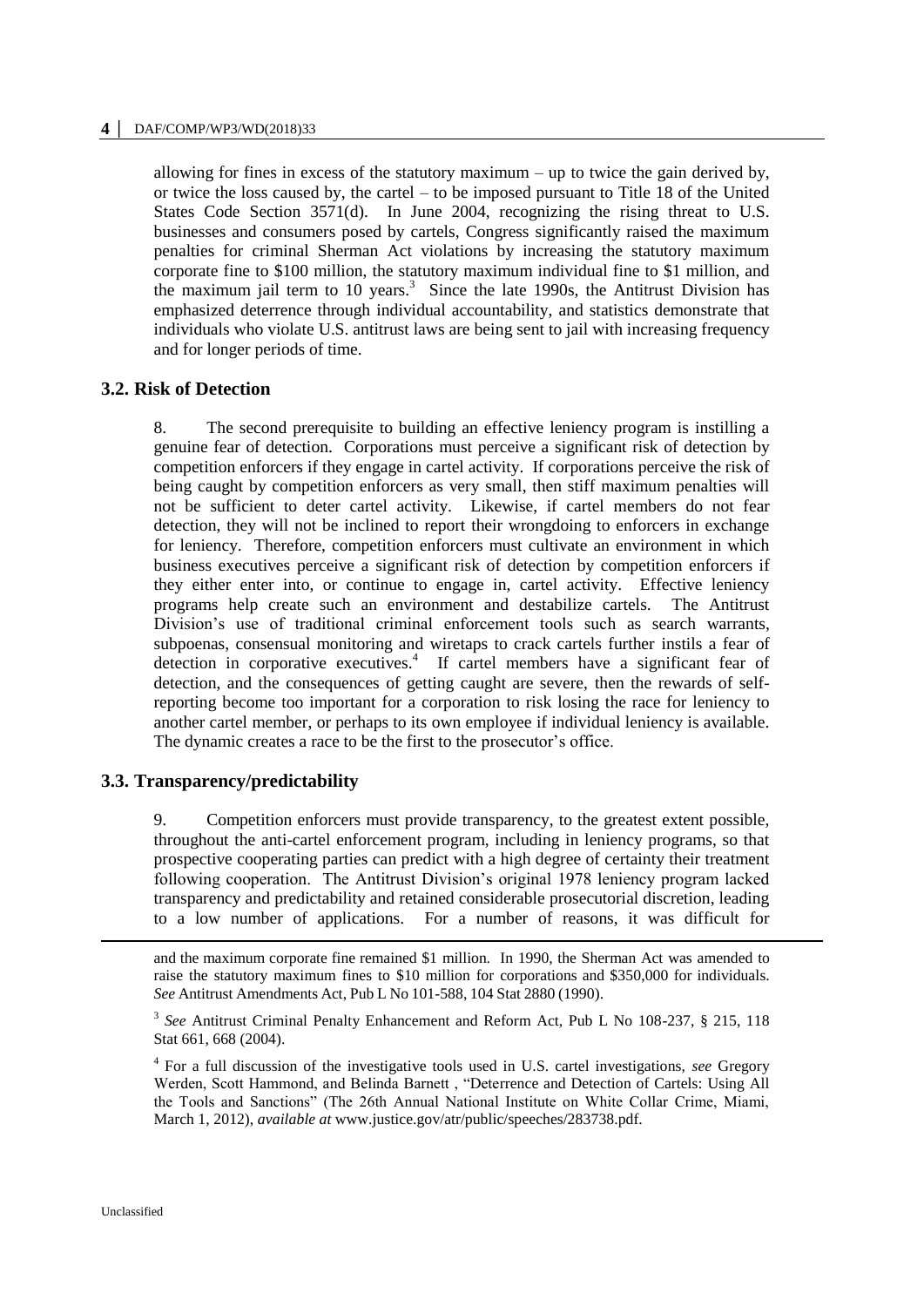corporations to predict with much certainty whether they would receive leniency if they chose to apply. Specifically, (1) the policy gave "serious consideration" to refraining from prosecuting a corporation that confessed its wrongdoing before the Antitrust Division began investigating the cartel, but no guarantee; (2) there was no written policy, adding to the lack of transparency; and (3) leniency was not available once an investigation had begun. Further, in many cases, a corporation's authoritative representatives for legal matters may not have even been aware of the need for leniency until an investigation was under way.

10. As a consequence of the unpredictable nature of the policy and lack of availability of leniency once an investigation had begun, the Antitrust Division had roughly one leniency application per year from 1978 until the policy was revised in 1993. Under the revised policy, the Antitrust Division increased the transparency of the program and created an alternative leniency for corporations that come forward after an investigation has begun. Under Part A (Type A) of the policy, which applies before an investigation has begun, leniency is automatic if the applicant can meet six objective criteria.<sup>5</sup> If an applicant cannot meet the Type A factors, it might be able to qualify for leniency under the alternative Type B leniency in the revised 1993 policy. In addition to issuing a written policy, the Antitrust Division further has clarified the application of the policy by publishing several speeches to address questions that have arisen regarding the policy, including a Frequently Asked Questions paper.<sup>6</sup>

# **4. Challenges to Leniency Incentives**

 $\overline{a}$ 

# **4.1. Challenges to leniency arising from interaction between competition enforcers and other domestic enforcement and regulatory agencies**

11. Effective leniency policies incentivize corporations to come forward quickly to report cartel conduct, but when internal investigations uncover possibly illegal conduct that goes beyond traditional cartel conduct, counsel have to decide whether, when and how to bring that conduct to the attention of enforcers, often in different agencies and jurisdictions. This issue can take on a special urgency when other agencies are involved in parallel investigations with the Antitrust Division, and counsel must carefully analyse how to handle such situations. The Antitrust Division has made clear that the Corporate Leniency Policy binds only the Antitrust Division, not other prosecuting agencies.<sup>7</sup> Thus, other domestic enforcement agencies could prosecute the leniency applicant for additional offenses, whether or not the offenses were committed in connection with the criminal antitrust violation.

<sup>5</sup> *See* Antitrust Division, Corporate Leniency Policy, *available at* [https://www.justice.gov/atr/](https://www.justice.gov/atr/%20leniency-program)  [leniency-program.](https://www.justice.gov/atr/%20leniency-program) 

<sup>&</sup>lt;sup>6</sup> See "Frequently Asked Questions About the Antitrust Division's Leniency Program and Model Leniency Letters" (originally published November 19, 2008; update published January 26, 2017), *available at* [https://www.justice.gov/atr/page/file/926521/download.](https://www.justice.gov/atr/page/file/926521/download)

<sup>7</sup> *See* Scott Hammond, "Recent Developments Relating to the Antitrust Division's Corporate Leniency Program,"

<sup>(</sup>The Twenty-Third Annual National Institute on White Collar Crime, San Francisco, March 5, 2009), *available at* [www.justice.gov/atr/public/speeches/244840.pdf.](http://www.justice.gov/atr/public/speeches/244840.pdf)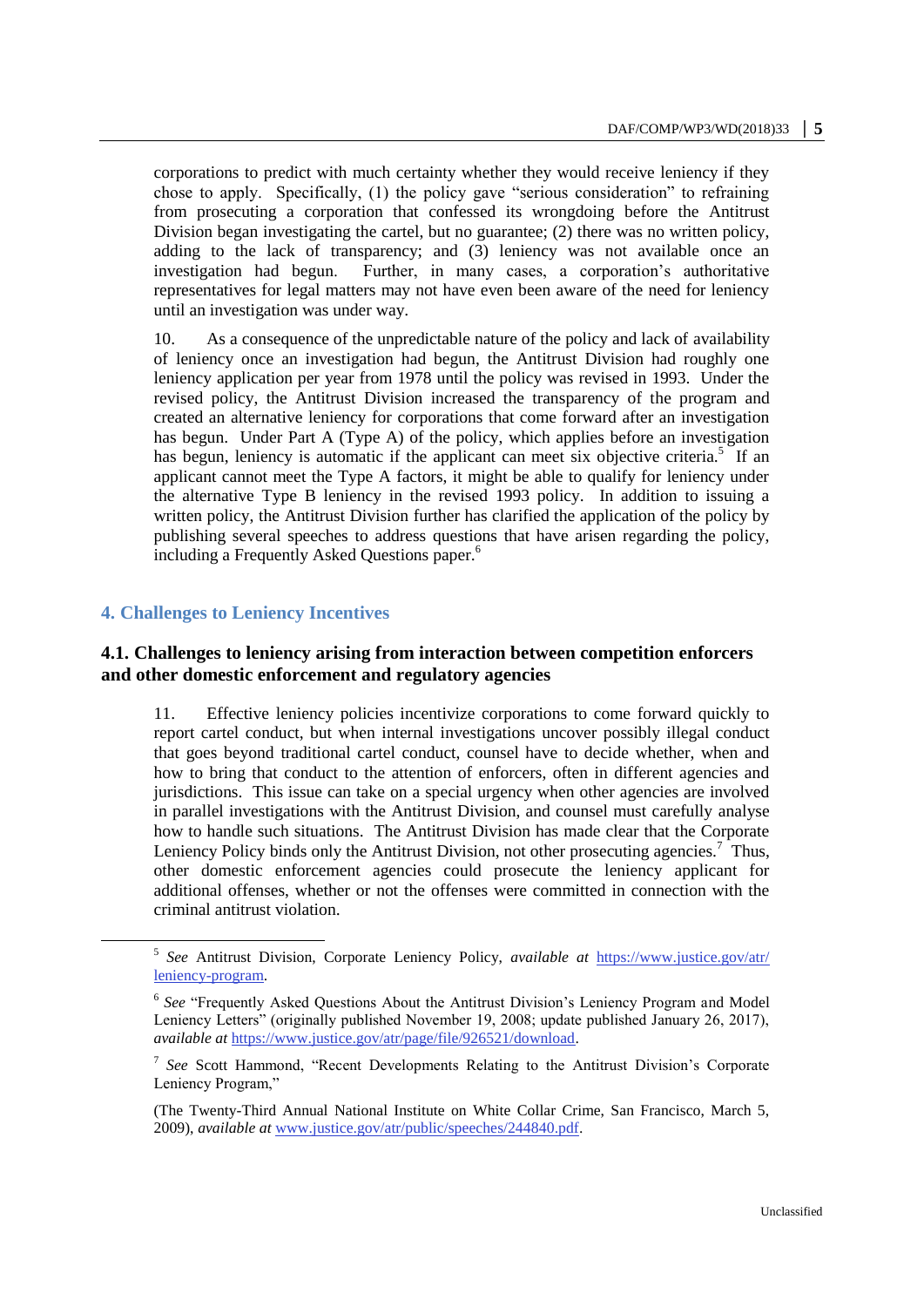#### **6 │** DAF/COMP/WP3/WD(2018)33

12. With recent investigations involving coordination among numerous enforcement and regulatory agencies within the United States, questions about whether leniency incentives to report cartel conduct still outweigh potential uncertainty for non-antitrust conduct are even more in focus for members of the bar and the business community. Competition enforcers are faced with the delicate balance of maintaining leniency incentives while coordinating with multiple other enforcers. When illegal conduct potentially goes beyond conduct prohibited by antitrust laws, and violates laws or regulations enforced by other agencies, such situations require close coordination to ensure incentives for leniency self-reporting remain intact, while other conduct not covered under the leniency policy does not go unaddressed.<sup>8</sup>

# **4.2. Challenges to leniency arising from proliferation of private enforcement**

13. Competition law in the United States authorizes the award of treble damages, plus attorneys' fees, to private litigants.<sup>9</sup> The increase in the availability of private rights of action in antitrust cases in other jurisdictions has added a new element to the cost/benefit analysis in which corporate counsel engage when deciding to seek leniency. The level of exposure a corporation faces in private damages actions, often in multiple jurisdictions, can be a significant disincentive to seeking leniency. In the United States, a legislative fix was introduced to reduce the effect of this disincentive. The Antitrust Criminal Penalty Enhancement and Reform Act of 2004, also referred to as ACPERA, limits the liability for civil damages claims in private state or federal antitrust actions for a qualifying leniency applicant.<sup>10</sup> For claims against a corporation that  $(1)$  enters into a leniency agreement with the Antitrust Division; and (2) provides satisfactory cooperation to the claimant in the private action, a claimant cannot recover damages exceeding the "portion of the actual damages sustained by such claimant which is attributable to the commerce done by the applicant in the goods or services affected by the violation." Thus, by satisfying the cooperation requirements of ACPERA, a leniency applicant can avoid joint and several treble damages liability.

 $\overline{a}$ 

<sup>8</sup> *See* Frequently Asked Questions, *supra* n. 6; from Question #6: It has been the Antitrust Division's experience that other prosecuting agencies do not use other criminal statutes to do an end-run around leniency. At the same time, leniency applicants should not expect to use the Leniency Program to avoid accountability for non-antitrust crimes. Not every conspiracy among competitors amounts to an antitrust crime. And not every fraud that an applicant commits while engaged in an antitrust crime is committed in furtherance of that crime. Leniency applicants with exposure for both antitrust and non-antitrust crimes should report all crimes to the relevant prosecuting agencies. Under the Department's Principles of Federal Prosecution of Business Organizations, self-reporting is one factor that federal prosecuting agencies consider when making charging decisions. A list of factors that will be weighed in deciding whether to prosecute a corporation can be found at U.S. Attorneys' Manual 9-28.300, also referred to as the U.S.A.M.. These Principles recognize special policy goals and incentive programs regarding antitrust violations, among other offenses, and note the Antitrust Division's "firm policy . . . that amnesty is available only to the first corporation to make full disclosure to the government."

<sup>9</sup> *See* Clayton Act, 15 U.S.C. § 15(a) and Sherman Act, 15 U.S.C. § 1.

<sup>&</sup>lt;sup>10</sup> Pub. L. No. 108-237, Title II, §§ 211 to 214, 118 Stat. 661, 666-68 (2004), as amended Pub. L. No. 111-30, § 2, 123 Stat. 1775 (2009) and Pub. L. No. 111-190, §§ 1 to 4, 124 Stat. 1275, 1275- 76 (2010) (set out as a note under 15 U.S.C. § 1).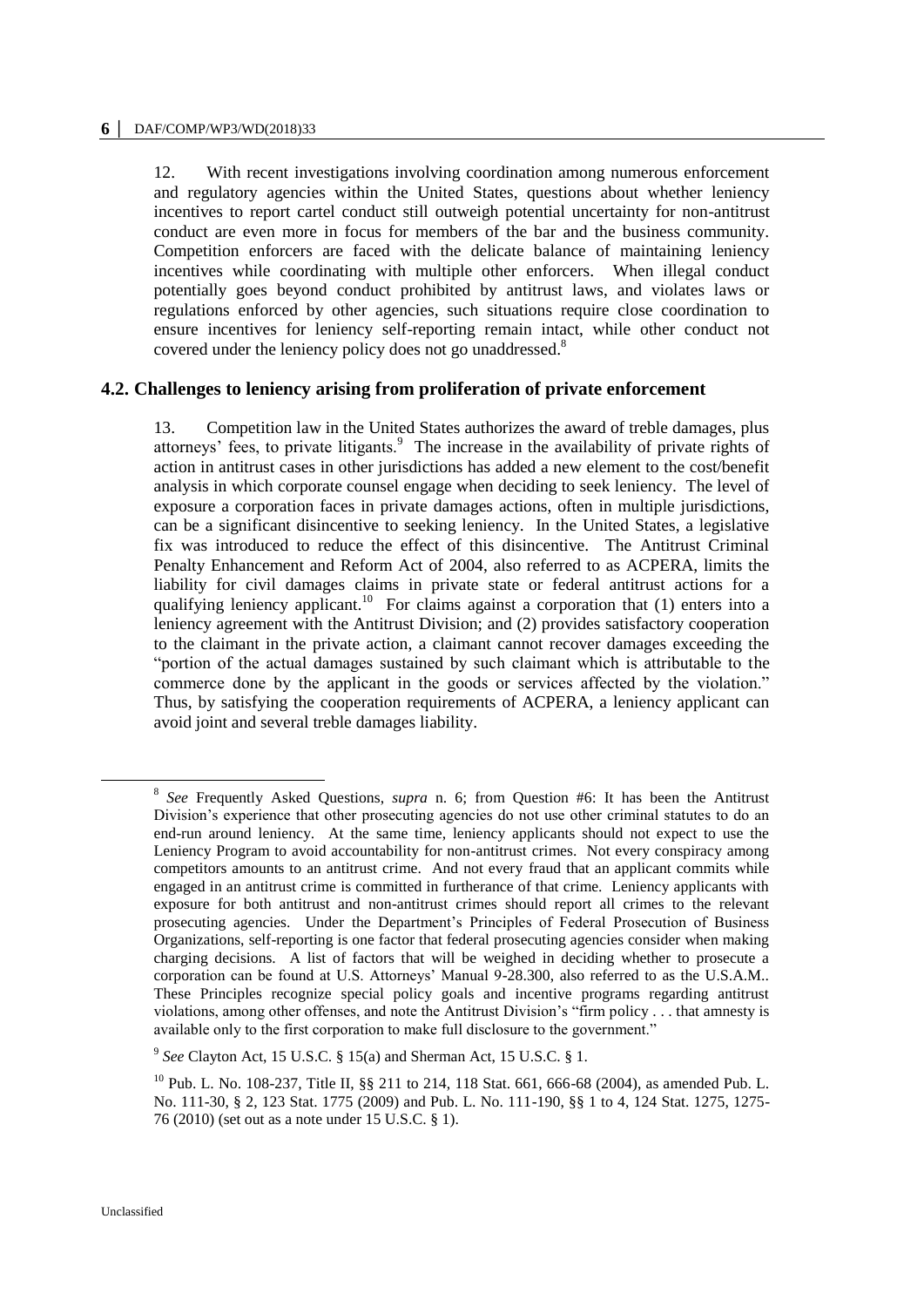#### **4.3. Proliferation of leniency programs worldwide and effect on leniency incentives**

14. The Corporate Leniency Program revolutionized cartel enforcement, led to the successful prosecution of many long-running and egregious international cartels, and served as a model for leniency programs subsequently adopted in dozens of jurisdictions around the world. As more jurisdictions begin or expand their efforts to prosecute cartels, more investigations involve enforcers from around the world. As a result, cartel participants considering whether to seek leniency face a more complex decision-making process than they did two decades ago, when leniency was still a new concept and cartel enforcement was far less widespread than it is today.

15. The proliferation of leniency programs around the world has led some to question whether leniency is still an attractive incentive for cartelists. The Antitrust Division believes leniency is more valuable than it has ever been because the consequences of participating in a cartel and not securing leniency are increasing: more jurisdictions than ever are effectively investigating and seriously punishing cartel offenses. Today, the United States frequently joins in investigating and punishing international cartels also under scrutiny by the European Commission, Japan, Brazil, Canada, Australia and others. These jurisdictions investigate with vigour and impose tough sanctions. As noted above, the proliferation of private damage actions around the world has also increased the risk of monetary exposure. All of this risk and exposure, which is far greater than that faced by leniency applicants even ten years ago, can be greatly reduced by being the first to selfreport. Leniency applicants also avoid the potential court oversight that comes with a guilty plea. Additionally, with a growing number of jurisdictions imposing criminal liability on individuals, leniency applicants have the ability to give their officers, directors and employees the opportunity to earn protection from prosecution. All of these factors mitigate in favour of a decision to seek leniency once a corporation uncovers potentially illegal cartel conduct.

16. Cooperation by a leniency applicant entails costs, but once the conduct is uncovered, those costs – demands for documents and witnesses, exposure to substantial fines and individual prosecutions and claims for damages – will be unavoidable for any corporation that conspired to fix prices.

#### **5. Ensuring the success of leniency programs**

17. While the Antitrust Division believes that leniency is more valuable than ever, it would be a mistake for competition enforcers to turn a deaf ear to concerns that have been expressed. A lack of convergence in leniency policies around the world can create disincentives for leniency applications or difficulties in investigations. Competition enforcers also operate in an increasingly complicated and crowded investigative environment, and should do more to coordinate logistical aspects of investigations.

#### **5.1. Lack of convergence**

18. As discussed earlier, transparency is a key ingredient of a successful leniency program. If potential applicants cannot predict whether they will be accepted into a leniency program or what their treatment will be if accepted, they will be deterred from applying for leniency. Also, some jurisdictions may have disqualifiers that aren't present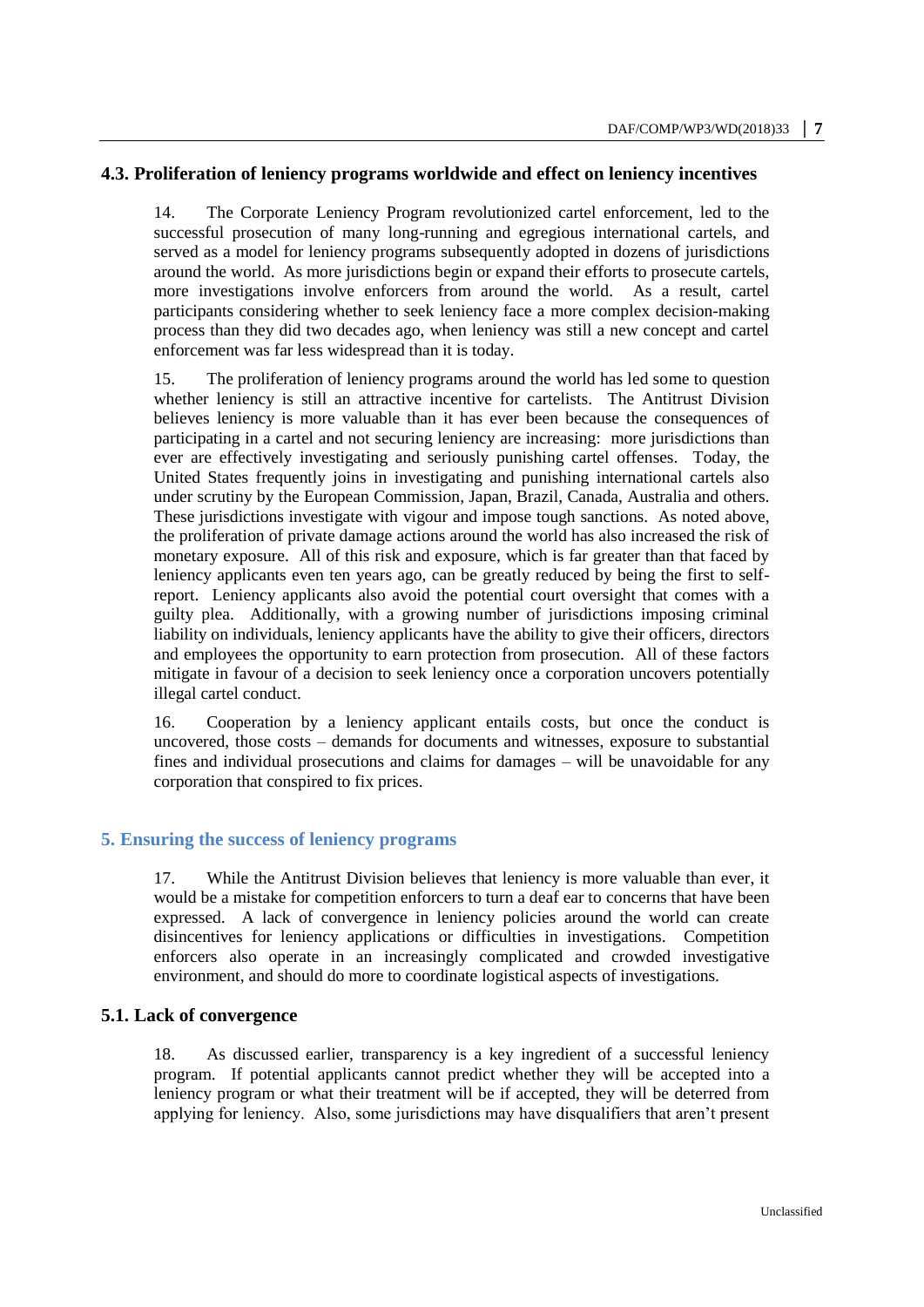in other jurisdictions that may disincentivize leniency applications. Examples of lack of transparency or disqualifiers that may disincentivize leniency applications include:

- Sliding scale fine reductions that don't provide upfront certainty about the treatment of an applicant;
- Disqualification for any "leader," rather than just the sole ringleader; and
- Disqualification for continuation of conduct following detection when another jurisdiction is seeking the covert cooperation of the applicant, including at times consensually recording cartel meetings or conversations. In the United States, under agency principles, when a co-operator is acting at the Antitrust Division's behest, the co-operator is no longer considered a co-conspirator. Prohibitions against continued participation in a cartel at the request of another competition enforcer can present hurdles to the Antitrust Division's investigative efforts.

# **5.2. Increased Coordination**

19. Working to better coordinate among competition enforcers makes sense because it will benefit not only an enforcer's own investigation, but will help minimize the overlapping and even contradictory demands that are sometimes placed on leniency applicants. Such demands not only increase the cost to leniency applicants, but also slow down the pace of investigations. Competition enforcers still must do what is necessary to prove cartel violations to the standard of proof required in their respective jurisdictions, but there may be ways to streamline those efforts with respect to leniency applicants.

20. There are practical ways that competition enforcers can work together to minimize the burdens and expense of investigations on leniency applicants in ways that are meaningful to those applicants. Among the reasonable steps are:

- Coordinating, where requested by a leniency applicant, deadlines and timetables for key tasks and witness interviews, so that applicants are not forced to choose which deadlines to meet;
- Focusing investigations on the conduct and effect in our respective jurisdictions rather than exploring aspects of the cartel far removed from our borders that do not threaten our citizens;
- Being more strategic in the document demands placed on leniency applicants. Expansive document demands are enormously time-consuming and expensive for leniency applicants and can do more to impede than advance an investigation. Enforcers need to be more open to using new tools like predictive coding, which is being tried in the Antitrust Division's civil enforcement program, which will produce benefits to leniency applicants and competition enforcers alike;
- Perhaps the greatest disruption to a leniency applicant's legitimate business operations comes from interview demands placed on the applicant's executives and employees. Competition enforcers may be able to find ways of being more efficient. Joint interviews with other enforcers, for instance, may never be workable for the United States because of the possible implications for criminal discovery. But competition enforcers may be able to better coordinate on the time and location of interviews. Leniency applicants can also greatly aid their own cause by making thorough and reliable attorney proffers so prosecutors can trust what a particular witness can and cannot provide.